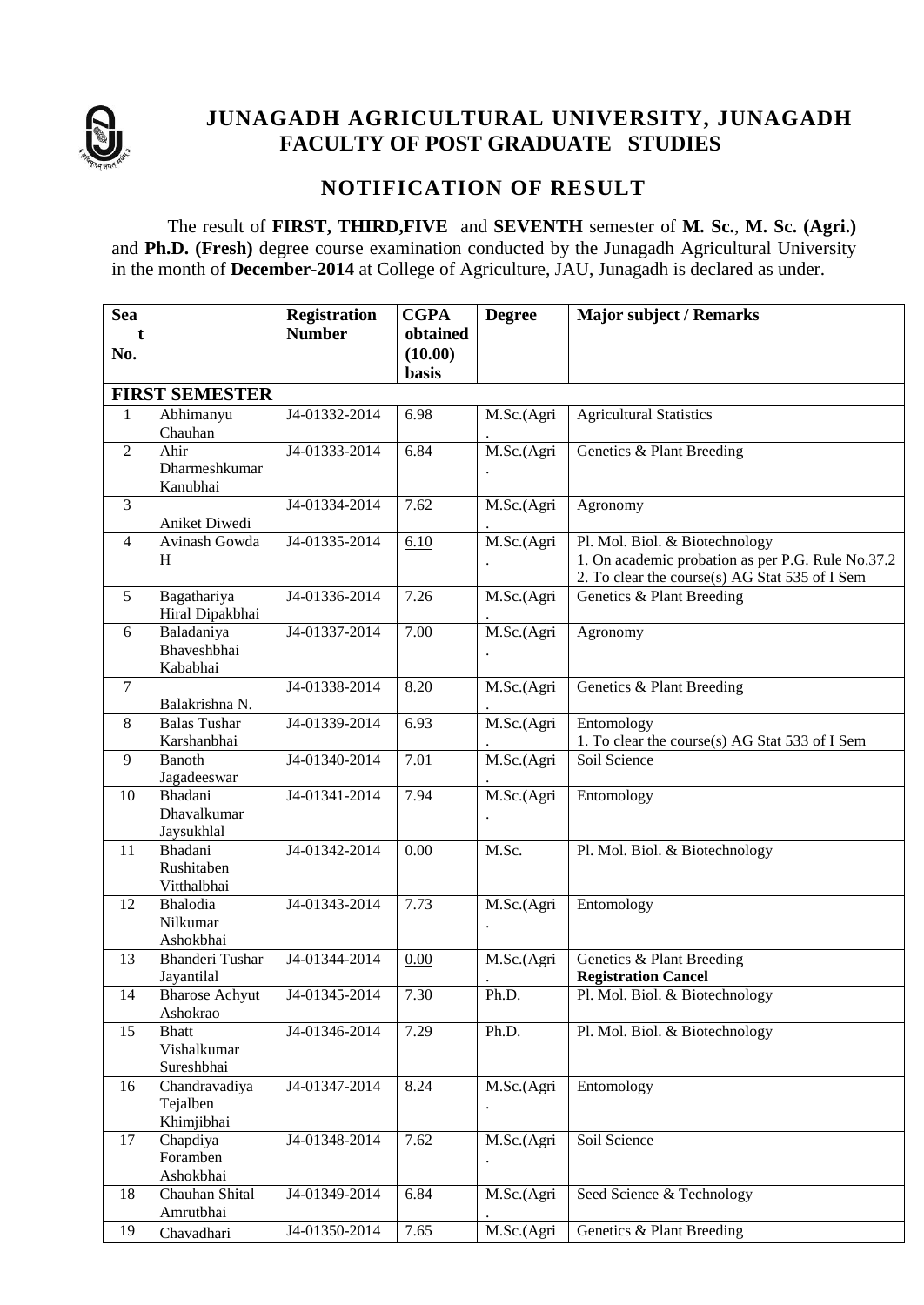|          | Ratilal Motibhai                    |               |      |            |                                                                                                                                |
|----------|-------------------------------------|---------------|------|------------|--------------------------------------------------------------------------------------------------------------------------------|
| 20       | Chavda Paresh<br>Rambhai            | J4-01351-2014 | 6.26 | M.Sc.(Agri | <b>Agricultural Extension</b><br>1. On academic probation as per P.G. Rule No.37.2                                             |
| 21       | Chetariya Chana<br>Pithabhai        | J4-01352-2014 | 6.74 | M.Sc.(Agri | Genetics & Plant Breeding                                                                                                      |
| 22       | Chormule Sagar<br>Rangrao           | J4-01353-2014 | 7.65 | Ph.D.      | Seed Science & Technology                                                                                                      |
| 23       | Chouthu Ram<br>Hakla                | J4-01354-2014 | 7.51 | M.Sc.(Agri | Soil Science                                                                                                                   |
| 24       | Chudasama<br>Amar Ashokbhai         | J4-01355-2014 | 0.00 | M.Sc.      | Pl. Mol. Biol. & Biotechnology                                                                                                 |
|          | Dadhania<br>Vaibhav                 | J4-01356-2014 | 7.44 | M.Sc.(Agri | Entomology                                                                                                                     |
| 25       | Pravinkumar                         |               |      |            |                                                                                                                                |
| 26       | Desai Hiralben<br>Vinubhai          | J4-01357-2014 | 7.78 | Ph.D.      | Pl. Mol. Biol. & Biotechnology                                                                                                 |
| 27       | Dharmesh<br>Balvantbhai<br>Bavadiya | J4-01358-2014 | 0.00 | Ph.D.      | Pl. Mol. Biol. & Biotechnology<br>1. On academic probation as per P.G. Rule No.37.2<br>2. To repeat all the course(s) of I Sem |
| $28\,$   | Divya C.                            | J4-01359-2014 | 8.61 | M.Sc.(Agri | Entomology                                                                                                                     |
| 29       | Dulera Jyotiben<br>Govindbhai       | J4-01360-2014 | 7.22 | Ph.D.      | Entomology                                                                                                                     |
| 30       | Gohil Raju<br>Madhubhai             | J4-01361-2014 | 6.35 | M.Sc.(Agri | Seed Science & Technology<br>1. On academic probation as per P.G. Rule No.37.2<br>2. To clear the course(s) GP. 501 of I Sem   |
|          | Goswami Gayatri                     | J4-01362-2014 | 7.74 | M.Sc.(Agri | <b>Plant Pathology</b>                                                                                                         |
| 31<br>32 | Janakgiri                           | J4-01363-2014 | 5.94 | M.Sc.(Agri | Soil Science                                                                                                                   |
|          | Hadiya                              |               |      |            | 1. On academic probation as per P.G. Rule No.37.2                                                                              |
|          | Bharatbhai<br>Maganbhai             |               |      |            | 2. To clear the course(s) SOILS 503 $&$<br>AG Stat 535 of I Sem                                                                |
| 33       |                                     | J4-01364-2014 | 6.25 | M.Sc.(Agri | Entomology                                                                                                                     |
|          |                                     |               |      |            |                                                                                                                                |
|          | Hadiya Lalji<br>Masribhai           |               |      |            | 1. On academic probation as per P.G. Rule No.37.2<br>2. To clear the course(s) AG Stat 533 of I Sem                            |
| 34       | Hirpara Anjita<br>Jentibhai         | J4-01365-2014 | 7.91 | Ph.D.      | Seed Science & Technology                                                                                                      |
|          | Jadeja<br>Amardipsinh               | J4-01366-2014 | 7.18 | M.Sc.(Agri | Soil Science                                                                                                                   |
| 35<br>36 | Sukhdevsinh                         | J4-01367-2014 | 6.59 |            |                                                                                                                                |
|          | Jambukiya<br>Ronakbhai              |               |      | M.Sc.(Agri | Entomology<br>1. To clear the course(s) AG Stat 533 of I Sem                                                                   |
|          | Ishvarbhai                          |               |      |            |                                                                                                                                |
|          | Javiya                              | J4-01368-2014 | 7.48 | M.Sc.(Agri | Agronomy                                                                                                                       |
|          | Pratikkumar<br>Pravinbhai           |               |      |            |                                                                                                                                |
| 37<br>38 | Jignesh Kadiyara                    | J4-01369-2014 | 7.03 | M.Sc.(Agri | Genetics & Plant Breeding                                                                                                      |
| 39       | Jogarana Mayur<br>Rajabhai          | J4-01370-2014 | 0.00 | M.Sc.      | Pl. Mol. Biol. & Biotechnology                                                                                                 |
|          | Kachhadiya                          | J4-01371-2014 | 0.00 | M.Sc.      | Pl. Mol. Biol. & Biotechnology                                                                                                 |
|          | Harshita                            |               |      |            |                                                                                                                                |
| 40       | Jayeshkumar                         |               |      |            |                                                                                                                                |
| 41       | Kaneria Sagar<br>Chandubhai         | J4-01372-2014 | 7.24 | M.Sc.(Agri | Soil Science                                                                                                                   |
|          | Kantariya<br>Jagdishbhai            | J4-01373-2014 | 7.92 | M.Sc.(Agri | Agronomy                                                                                                                       |
| 42       | Karshanbhai                         |               |      |            |                                                                                                                                |
| 43       | Karangia Naran<br>Kesurbhai         | J4-01374-2014 | 6.76 | M.Sc.(Agri | Agronomy<br>1. To clear the course(s) AG Stat 535 of I Sem                                                                     |
| 44       | Kavar                               | J4-01375-2014 | 6.47 | M.Sc.(Agri | Soil Science                                                                                                                   |
|          | Nikunjkumar                         |               |      |            | 1. On academic probation as per P.G. Rule No.37.2                                                                              |
| 45       | Rameshbhai<br>Kher Udaysinh         | J4-01376-2014 | 6.60 | M.Sc.(Agri | Agronomy                                                                                                                       |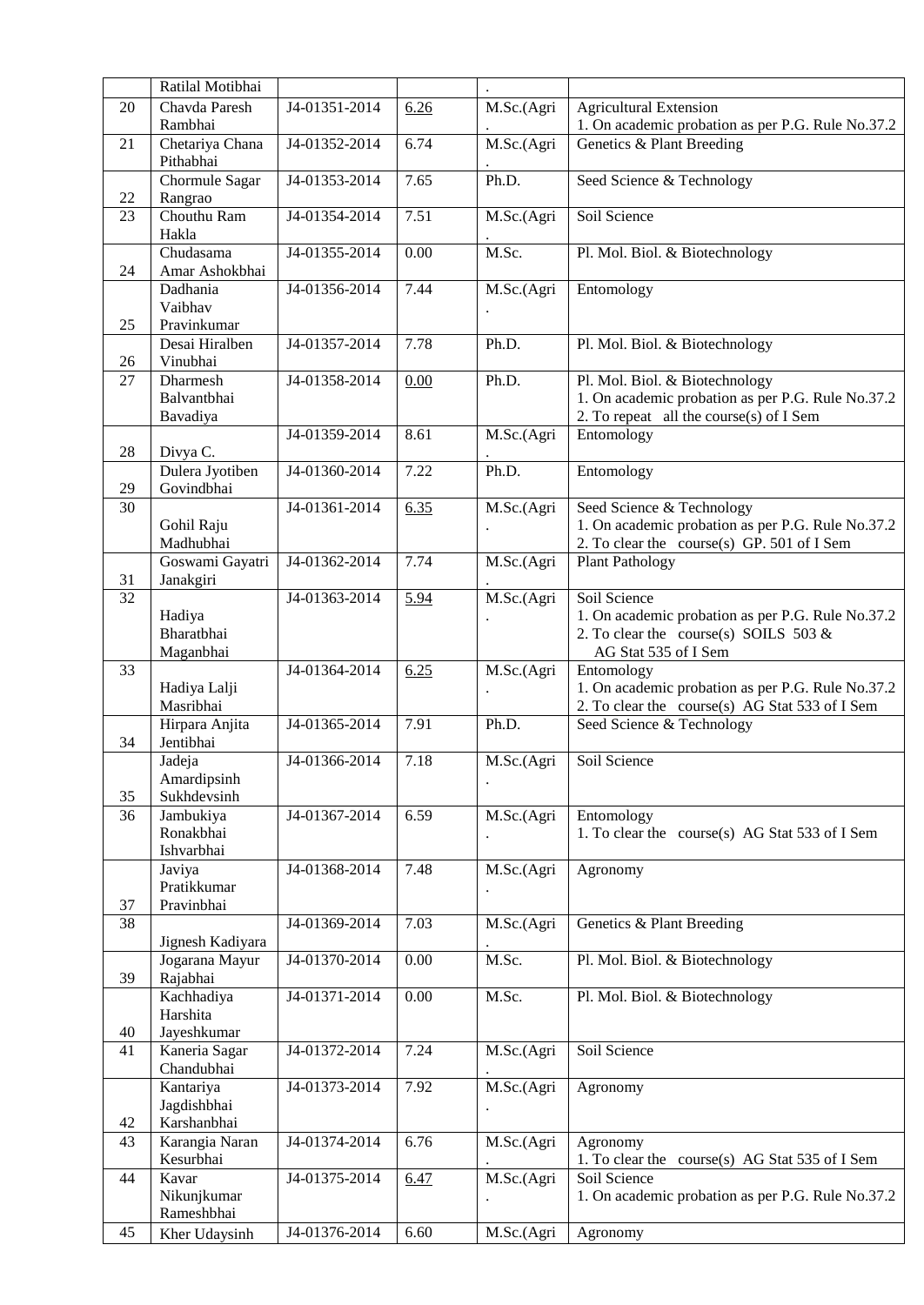|    | Arjunbhai                                 |                             |      | $\ddot{\phantom{1}}$            |                                                                                                                              |
|----|-------------------------------------------|-----------------------------|------|---------------------------------|------------------------------------------------------------------------------------------------------------------------------|
| 46 | Khorajiya<br>Mahammadhusen<br>Talibali    | J4-01377-2014               | 8.40 | Ph.D.                           | <b>Agricultural Economics</b>                                                                                                |
| 47 | Khunt<br>Ankitkumar                       | J4-01378-2014               | 7.79 | M.Sc.(Agri                      | <b>Plant Pathology</b>                                                                                                       |
|    | Rameshbhai                                |                             |      |                                 |                                                                                                                              |
| 48 | Krishanavtar<br>Meena                     | J4-01379-2014               | 7.20 | M.Sc.(Agri                      | Genetics & Plant Breeding                                                                                                    |
| 49 |                                           | J4-01380-2014               | 7.24 | M.Sc.(Agri                      | Agronomy                                                                                                                     |
|    | Kuldeep                                   |                             |      |                                 |                                                                                                                              |
| 50 | Ladumor<br>Jagadish                       | J4-01381-2014               | 6.69 | M.Sc.(Agri                      | Soil Science                                                                                                                 |
|    | Govindbhai                                |                             |      |                                 |                                                                                                                              |
| 51 | Mahendra                                  | J4-01382-2014               | 7.12 | M.Sc.(Agri                      | Agronomy                                                                                                                     |
| 52 | Choudhary<br>Makwana                      | J4-01383-2014               | 6.32 | M.Sc.(Agri                      |                                                                                                                              |
|    | Akashkumar                                |                             |      |                                 | Entomology<br>1. On academic probation as per P.G. Rule No.37.2                                                              |
|    | Bhupatrai                                 |                             |      |                                 | 2. To clear the course(s) AG Stat 533 of I Sem                                                                               |
| 53 | Makwana<br>Nileshkumar<br>Dayabhai        | J4-01384-2014               | 7.91 | Ph.D.                           | Agronomy                                                                                                                     |
| 54 | Marviya<br>Prashantkumar<br>Bhagvanjibhai | J4-01385-2014               | 8.24 | Ph.D.                           | <b>Agricultural Statistics</b>                                                                                               |
| 55 | Mungra Ketan<br>Savjibhai                 | J4-01386-2014               | 7.97 | Ph.D.                           | Genetics & Plant Breeding                                                                                                    |
| 56 | Murlidhar Meena                           | J4-01387-2014               | 8.11 | Ph.D.                           | <b>Agricultural Economics</b>                                                                                                |
| 57 | Nakum Nimisha<br>Vijaykumar               | J4-01388-2014               | 7.68 | M.Sc.(Agri                      | Agronomy                                                                                                                     |
| 58 | Nandha<br>Abhijeeta<br>Kiritbhai          | J4-01389-2014               | 7.24 | Ph.D.                           | Pl. Mol. Biol. & Biotechnology                                                                                               |
| 59 | Pala Abhay<br>Bharatkumar                 | J4-01390-2014               | 0.00 | M.Sc.                           | Pl. Mol. Biol. & Biotechnology                                                                                               |
| 60 | Pansara<br>Truptiben<br>Devjibhai         | J4-01391-2014               | 8.50 | M.Sc.(Agri                      | Agronomy                                                                                                                     |
| 61 | Pansuria Kruti<br>Chimanlal               | J4-01392-2014               | 0.00 | M.Sc.                           | Pl. Mol. Biol. & Biotechnology                                                                                               |
| 62 | Parmar Sujataben<br>Jamanbhai             | $\overline{J4}$ -01393-2014 | 7.18 | Ph.D.                           | <b>Agricultural Extension</b>                                                                                                |
| 63 | Patel Komal<br>Dhirajlal                  | $\overline{J4-0139}4-2014$  | 7.87 | Ph.D.                           | Genetics & Plant Breeding                                                                                                    |
| 64 | Patel Rajesh<br>Haribhai                  | J4-01395-2014               | 6.89 | $\overline{M}$ .Sc.(Agri        | Biochemistry                                                                                                                 |
| 65 | Patel Raziyabanu<br>Iqbalbhai Isa         | J4-01396-2014               | 7.86 | $\overline{\text{M.Sc.}}$ (Agri | <b>Agricultural Extension</b>                                                                                                |
| 66 | Patil Abhinandan<br>Suresh                | J4-01397-2014               | 8.41 | Ph.D.                           | Agronomy                                                                                                                     |
| 67 | Pithiya<br>Nimishkumar<br>Mulubhai        | J4-01398-2014               | 8.16 | M.Sc.(Agri                      | Entomology                                                                                                                   |
| 68 | Prem Kumari<br>Karwasara                  | J4-01399-2014               | 7.96 | Ph.D.                           | Agronomy                                                                                                                     |
| 69 | Rahul Rammani<br>Tripathi                 | J4-01400-2014               | 0.00 | M.Sc.                           | Pl. Mol. Biol. & Biotechnology                                                                                               |
| 70 | Raiyani Gaurang<br>Dhirajlal              | J4-01401-2014               | 7.67 | Ph.D.                           | Genetics & Plant Breeding                                                                                                    |
| 71 | Rajani Chirag<br>Jyotishbhai              | J4-01402-2014               | 5.40 | Ph.D.                           | Genetics & Plant Breeding<br>1. On academic probation as per P.G. Rule No.37.2<br>2. To clear the course(s) GP. 602 of I Sem |
| 72 | Rajput<br>Rudradatsinh                    | J4-01403-2014               | 7.30 | M.Sc.(Agri                      | <b>Agricultural Extension</b>                                                                                                |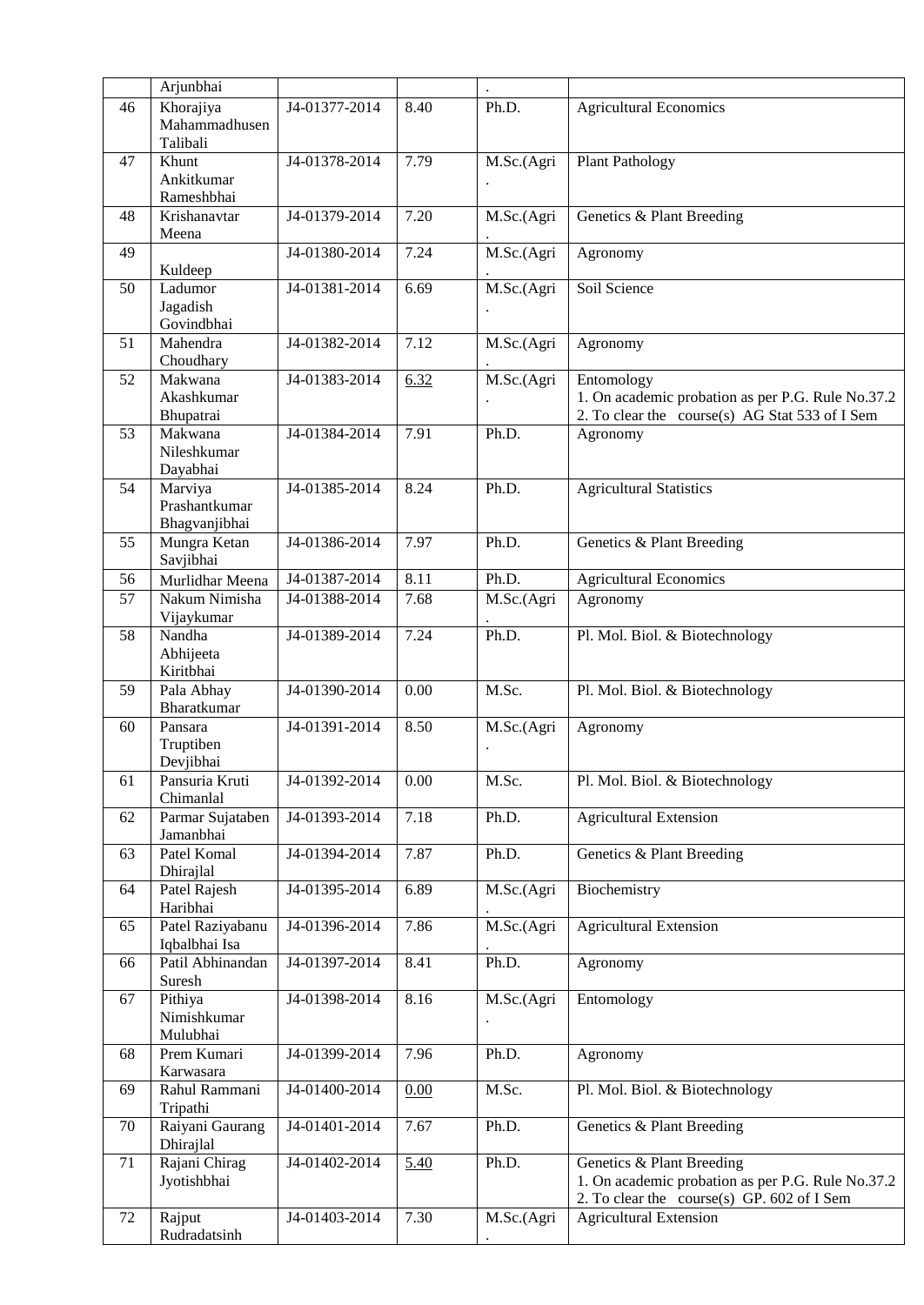|    | Pratapsinh                             |               |      |                          |                                                                                                                              |
|----|----------------------------------------|---------------|------|--------------------------|------------------------------------------------------------------------------------------------------------------------------|
| 73 | Rakesh Nogiya                          | J4-01404-2014 | 7.00 | M.Sc.(Agri               | Pl. Mol. Biol. & Biotechnology                                                                                               |
| 74 | Rakholiya Jaydip<br>Harsukhbhai        | J4-01405-2014 | 0.00 | M.Sc.(Agri               | Genetics & Plant Breeding<br><b>Registration Cancel</b>                                                                      |
| 75 | Ranoliya<br>Pratikkuumar<br>Dhirajlal  | J4-01406-2014 | 5.96 | M.Sc.(Agri               | Genetics & Plant Breeding<br>1. On academic probation as per P.G. Rule No.37.2<br>2. To clear the course(s) GP. 501 of I Sem |
| 76 | Rathwa<br>Dhansingbhai<br>Khumsingbhai | J4-01407-2014 | 5.84 | M.Sc.(Agri               | Agronomy<br>1. On academic probation as per P.G. Rule No.37.2<br>2. To clear the course(s) AG Stat 535 of I Sem              |
| 77 | Rathwa<br>Mineshbhai<br>Gamjibhai      | J4-01408-2014 | 6.51 | M.Sc.(Agri               | Entomology<br>1 To clear the course(s) AG Stat 533 of I Sem                                                                  |
| 78 | Raval<br>Dilipkumar<br>Tejabhai        | J4-01409-2014 | 7.09 | M.Sc.(Agri               | Entomology                                                                                                                   |
| 79 | Ravindrakumar<br>Vijaykumar<br>Baria   | J4-01410-2014 | 0.00 | M.Sc.                    | Pl. Mol. Biol. & Biotechnology                                                                                               |
| 80 | Reginah Pheirim                        | J4-01411-2014 | 7.65 | M.Sc.(Agri               | Genetics & Plant Breeding                                                                                                    |
| 81 | Sabhaya Ankit<br>Gordhan               | J4-01412-2014 | 7.06 | M.Sc.(Agri               | <b>Agricultural Statistics</b>                                                                                               |
| 82 | Saradhara Akash<br>Dineshbhai          | J4-01413-2014 | 7.20 | M.Sc.(Agri               | <b>Agricultural Extension</b>                                                                                                |
| 83 | Saranya R.                             | J4-01414-2014 | 8.50 | M.Sc.(Agri               | <b>Plant Pathology</b>                                                                                                       |
| 84 | Savaliya<br>Nayanaben<br>Vinubhai      | J4-01415-2014 | 8.14 | M.Sc.(Agri               | Agronomy                                                                                                                     |
| 85 | Shefalee<br>Kishorebhai<br>Parmar      | J4-01416-2014 | 0.00 | M.Sc.                    | Pl. Mol. Biol. & Biotechnology                                                                                               |
| 86 | Solanki Jignasa<br>Nathabhai           | J4-01417-2014 | 7.80 | M.Sc.(Agri               | Agronomy                                                                                                                     |
| 87 | Suhail Ahmad A.<br>Hakeem              | J4-01418-2014 | 8.28 | Ph.D.                    | Pl. Mol. Biol. & Biotechnology                                                                                               |
| 88 | Sunita Kumari                          | J4-01419-2014 | 0.00 | Ph.D.                    | Genetics & Plant Breeding<br><b>Registration Cancel</b>                                                                      |
| 89 | Suresh Kumar<br>Bagra                  | J4-01420-2014 | 6.32 | M.Sc.(Agri               | Genetics & Plant Breeding<br>1. On academic probation as per P.G. Rule No.37.2                                               |
| 90 | Timbadiya<br>Priyanka<br>Nileshbhai    | J4-01421-2014 | 7.74 | Ph.D.                    | Biochemistry                                                                                                                 |
| 91 | Tulsani Nilam<br>Jethalal              | J4-01422-2014 | 8.12 | Ph.D.                    | Pl. Mol. Biol. & Biotechnology                                                                                               |
| 92 | Umretiya Nimita<br>Girishkumar         | J4-01423-2014 | 8.32 | Ph.D.                    | Pl. Mol. Biol. & Biotechnology                                                                                               |
| 93 | Vaishnav Nilesh<br>Mansukhbhai         | J4-01424-2014 | 7.84 | M.Sc.(Agri               | Genetics & Plant Breeding                                                                                                    |
| 94 | Vaja Arpanaben<br>Devabhai             | J4-01425-2014 | 7.27 | M.Sc.(Agri               | Seed Science & Technology                                                                                                    |
| 95 | Vala Anirudh<br>Kalubhai               | J4-01426-2014 | 0.00 | $\overline{M}$ .Sc.(Agri | Entomology<br><b>Registration Cancel</b>                                                                                     |
| 96 | Vamja<br>Amitkumar<br>Shantilal        | J4-01427-2014 | 7.09 | M.Sc.(Agri               | <b>Plant Pathology</b><br>1 To clear the course(s) AG Stat 533 of I Sem                                                      |
| 97 | Vekaria<br>Deepkumar<br>Manojbhai      | J4-01428-2014 | 7.58 | Ph.D.                    | Genetics & Plant Breeding                                                                                                    |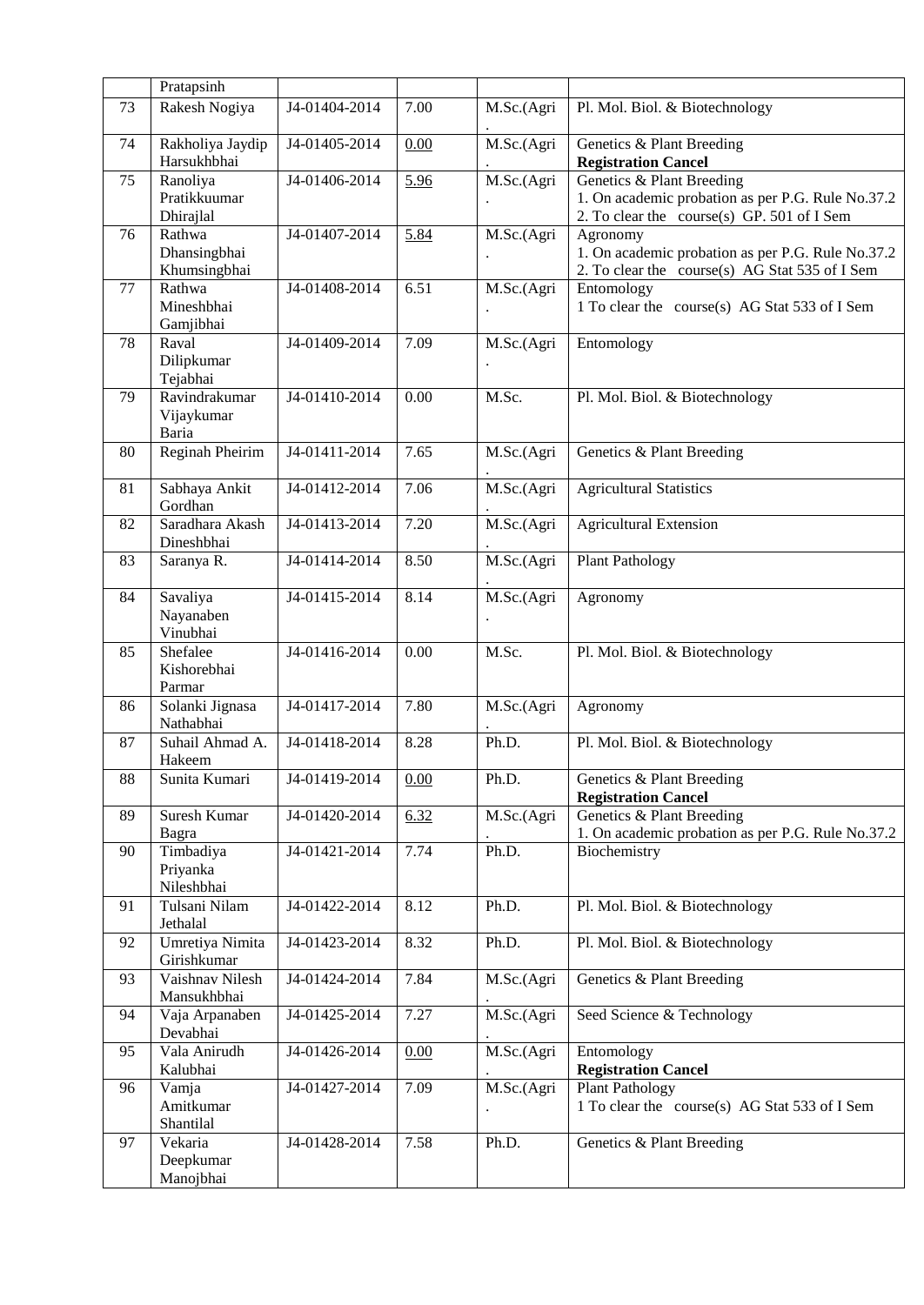| 98             | Vekariya                             | J4-01429-2014 | 7.84 | M.Sc.(Agri.                 | <b>Plant Pathology</b>                                                                                             |
|----------------|--------------------------------------|---------------|------|-----------------------------|--------------------------------------------------------------------------------------------------------------------|
|                | Pinalben                             |               |      |                             |                                                                                                                    |
|                | Vallabhbhai                          |               |      |                             |                                                                                                                    |
| 99             | Vinotha B.                           | J4-01430-2014 | 8.63 | M.Sc.(Agri.                 | Soil Science                                                                                                       |
| 100            | Vipen Bhadu                          | J4-01431-2014 | 7.38 | M.Sc.(Agri.                 | Agronomy                                                                                                           |
| 101            | Virani                               | J4-01432-2014 | 7.14 | $\overline{M}$ . Sc. (Agri. | Genetics & Plant Breeding                                                                                          |
|                | Maulikkumar<br>Balubhai              |               |      |                             |                                                                                                                    |
| 102            | Vora Zarna<br>Narendrabhai           | J4-01433-2014 | 7.18 | M.Sc.(Agri.                 | Genetics & Plant Breeding                                                                                          |
| 103            | Wadaskar Pankaj<br>Shankarrao        | J4-01434-2014 | 7.27 | Ph.D.                       | Entomology                                                                                                         |
| 104            | Warwate Sunil<br>Indrajit            | J4-01435-2014 | 7.31 | M.Sc.(Agri.                 | Biochemistry                                                                                                       |
| 105            | Yusufzai Sana<br>Aftabkhan           | J4-01436-2014 | 7.02 | M.Sc.(Agri.                 | Genetics & Plant Breeding                                                                                          |
| 106            | Zala Ishitaben<br>Mansing            | J4-01437-2014 | 6.96 | M.Sc.(Agri.                 | Seed Science & Technology                                                                                          |
| 107            | Zala Mohitkumar<br>Jaysinhbhai       | J4-01438-2014 | 7.70 | M.Sc.(Agri.                 | Agronomy                                                                                                           |
| 108            | Zapadiya<br>Dalsukhbhai<br>Manjibhai | J4-01439-2014 | 6.48 | M.Sc.(Agri.                 | Agronomy<br>1. On academic probation as per P.G. Rule<br>No.37.2<br>2. To clear the course(s) AG Stat 535 of I Sem |
|                | <b>THIRD SEMESTER</b>                |               |      |                             |                                                                                                                    |
| $\mathbf{1}$   | Akansha Saxena                       | J4-01119-2013 | 8.26 | M.Sc. (Agri.)               | Genetics & Plant Breeding                                                                                          |
| $\overline{2}$ | Amihere Stephen                      | J4-01120-2013 | 7.32 | M.Sc. (Agri.)               | Agronomy                                                                                                           |
| $\overline{3}$ | Amreliya                             | J4-01121-2013 | 7.34 | M.Sc. (Agri.)               | Agril. Extension                                                                                                   |
|                | Pratikshaben<br>Ganeshbhai           |               |      |                             |                                                                                                                    |
| 4              | Anurag Saini                         | J4-01122-2013 | 8.20 | M.Sc. (Agri.)               | Seed Science & Technology<br>2. To clear the course(s) AG Stat 539 of II Sem                                       |
| 5              | Ashok Kumar<br>Malav                 | J4-01123-2013 | 8.40 | M.Sc. (Agri.)               | Genetics & Plant Breeding                                                                                          |
| 6              | <b>Bamrotiya Mehul</b>               | J4-01124-2013 | 5.95 | M.Sc. (Agri.)               | Genetics & Plant Breeding                                                                                          |
|                | Mulubhai                             |               |      |                             | 1. On academic probation as per P.G. Rule                                                                          |
|                |                                      |               |      |                             | No.37.2                                                                                                            |
|                |                                      |               |      |                             | 2. To repeat the course(s) GP.501 of I Sem<br>3. GP.504 & AG Stat 539 of II Sem                                    |
| $\tau$         | <b>Barad</b>                         | J4-01125-2013 | 8.77 | M.Sc. (Agri.)               | Agronomy                                                                                                           |
|                | Bhavnaben                            |               |      |                             |                                                                                                                    |
|                | Bhikhabhai                           |               |      |                             |                                                                                                                    |
| 8              | Bhanderi                             | J4-01126-2013 | 6.25 | M.Sc. (Agri.)               | Genetics & Plant Breeding                                                                                          |
|                | Rahulkumar                           |               |      |                             | 1. On academic probation as per P.G. Rule                                                                          |
|                | Laxmanbhai                           |               |      |                             | No.37.2                                                                                                            |
|                |                                      |               |      |                             | 2. To clear the course(s) GP.502, GP.504 & AG                                                                      |
| 9              | <b>Bodar Kishan</b>                  | J4-01128-2013 | 6.92 | M.Sc. (Agri.)               | Stat 539 of II Sem<br>Soil Science                                                                                 |
|                | Hareshbhai                           |               |      |                             | 2. To clear the course(s) SOILS.501 of II Sem                                                                      |
| 10             | Chauhan                              | J4-01129-2013 | 6.94 | M.Sc. (Agri.)               | Soil Science                                                                                                       |
|                | Ravikumar                            |               |      |                             |                                                                                                                    |
|                | Babulal                              |               |      |                             |                                                                                                                    |
| 11             | Chetram Saini                        | J4-01130-2013 | 7.84 | M.Sc. (Agri.)               | Agronomy                                                                                                           |
| 12             | Chintala                             | J4-01133-2013 | 7.92 | M.Sc. (Agri.)               | Entomology                                                                                                         |
|                | Srilakshmi                           |               |      |                             |                                                                                                                    |
| 13             | Darvhankar                           | J4-01134-2013 | 7.39 | Ph.D.                       | Genetics & Plant Breeding                                                                                          |
|                | Mayur<br>Shankarrao                  |               |      |                             |                                                                                                                    |
| 14             | Dave                                 | J4-01135-2013 | 7.18 | M.Sc. (Agri.)               | Agril. Economics                                                                                                   |
|                | Vishalkumar                          |               |      |                             |                                                                                                                    |
|                | Chandulal                            |               |      |                             |                                                                                                                    |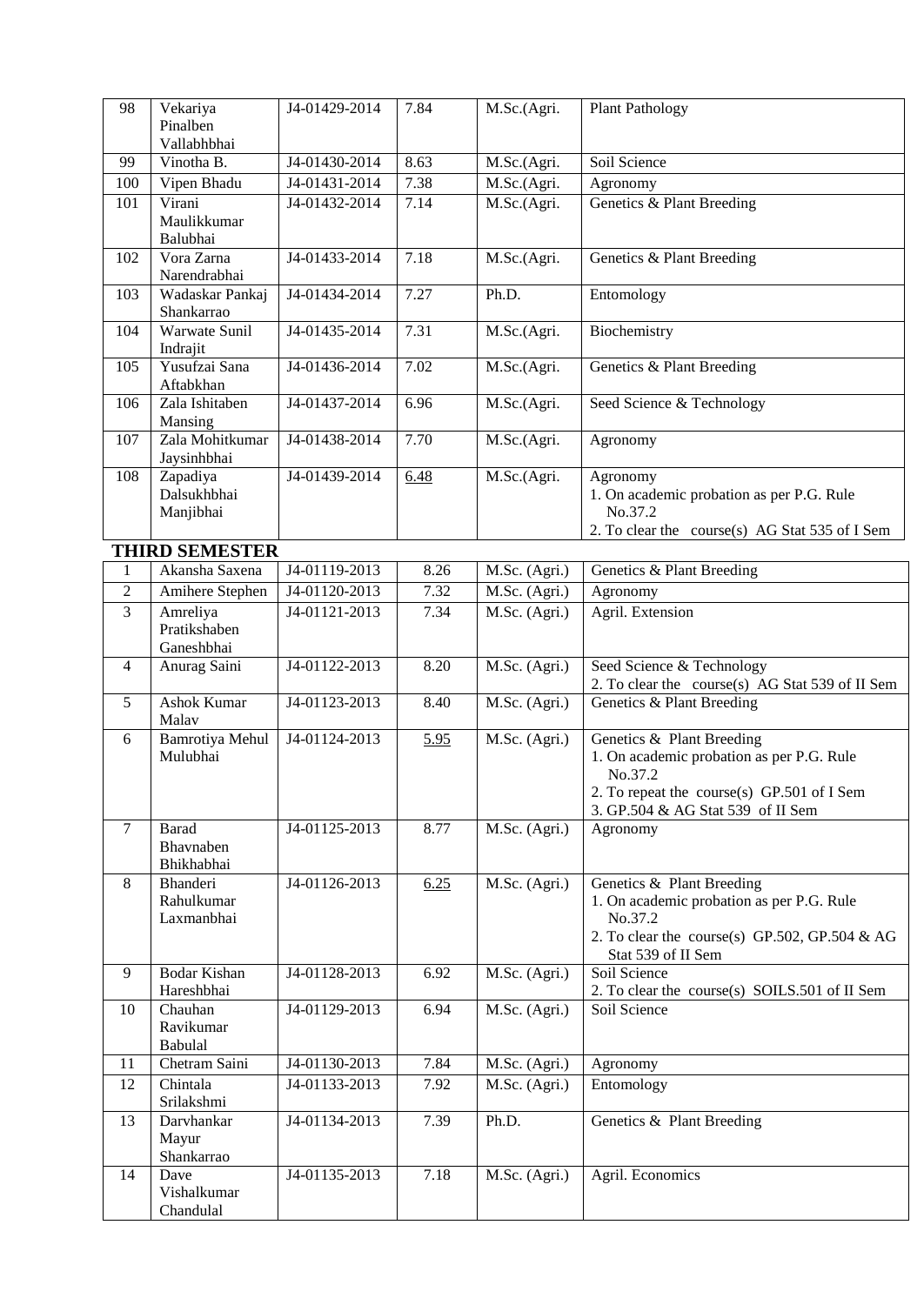| 15 | Deepashree<br>Mandal                        | J4-01136-2013               | 8.27 | M.Sc. (Agri.) | Agronomy                                                                     |
|----|---------------------------------------------|-----------------------------|------|---------------|------------------------------------------------------------------------------|
| 16 | Delvadiya                                   | J4-01137-2013               | 7.52 | Ph.D.         | Plant Mole. Biology & Biotech.                                               |
|    | Niravkumar<br>Ashokbhai                     |                             |      |               |                                                                              |
| 17 | Desai Arpana<br>Jayantilal                  | J4-01138-2013               | 7.35 | M.Sc. (Agri.) | Agronomy                                                                     |
| 18 | Dharaiya<br>Bhargavbhai<br>Khetabhai        | J4-01139-2013               | 7.16 | M.Sc. (Agri.) | Agronomy                                                                     |
| 19 | Dobariya Ashok<br>Bharatbhai                | J4-01140-2013               | 7.24 | M.Sc.         | Plant Mole. Biology & Biotech.                                               |
| 20 | Dodiya<br>Chetanaben<br>Jaysinhbhai         | J4-01141-2013               | 8.12 | M.Sc. (Agri.) | Agronomy                                                                     |
| 21 | Gadhiya Chirag<br>Chandubhai                | J4-01142-2013               | 7.85 | M.Sc. (Agri.) | Entomology                                                                   |
| 22 | Ghelani<br>Miteshkumar<br>Kishorbhai        | J4-01144-2013               | 8.82 | Ph.D.         | Entomology                                                                   |
| 23 | Gohel Sagar<br>Pragjibhai                   | J4-01145-2013               | 7.92 | M.Sc. (Agri.) | Agronomy                                                                     |
| 24 | Gohil<br>Bhagirathsinh<br>Sahdevsinh        | J4-01146-2013               | 8.61 | Ph.D.         | Agronomy                                                                     |
| 25 | Gojiya Somat<br>Karabhai                    | J4-01147-2013               | 7.09 | M.Sc. (Agri.) | <b>Plant Pathology</b>                                                       |
| 26 | Indu                                        | J4-01148-2013               | 8.00 | M.Sc. (Agri.) | Genetics & Plant Breeding                                                    |
| 27 | Jadav<br>Dharmeshkumar<br>Vrajlal           | J4-01149-2013               | 7.15 | M.Sc. (Agri.) | Entomology                                                                   |
| 28 | Jadav Jayeshbhai<br>Vinubhai                | J4-01150-2013               | 6.97 | M.Sc. (Agri.) | Agril. Economics                                                             |
| 29 | Jasminkumar<br>Vanmalibhai<br>Kheni         | J4-01151-2013               | 7.85 | Ph.D.         | Plant Mole. Biology & Biotech.                                               |
| 30 | Jitendra Kumar<br>Dhakad                    | J4-01152-2013               | 7.54 | M.Sc. (Agri.) | <b>Plant Pathology</b>                                                       |
| 31 | Joshi Ankitaben<br>Kamleshkumar             | $\overline{J4-01}$ 153-2013 | 7.31 | M.Sc.         | Plant Mole. Biology & Biotech.                                               |
| 32 | Joshi Halakben<br>Vibhakarbhai<br>Minaxiben | J4-01154-2013               | 7.91 | Ph.D.         | Plant Mole. Biology & Biotech.                                               |
| 33 | Joshi Kavita<br>Bhupendrabhai               | J4-01155-2013               | 7.69 | Ph.D.         | Biochemistry                                                                 |
| 34 | Kamaliya<br>Ranchhodbhai<br>Punabhai        | J4-01157-2013               | 7.84 | M.Sc. (Agri.) | Entomology                                                                   |
| 35 | Kanara Hiren<br>Gopalbhai                   | J4-01158-2013               | 8.26 | Ph.D.         | Entomology                                                                   |
| 36 | Khorajiya<br>Kutbudin<br>Usmangani          | J4-01160-2013               | 6.79 | M.Sc. (Agri.) | Soil Science<br>1. To repeat the course(s) Soil 591 of II Sem                |
| 37 | Korat Avni<br>Nandlal                       | J4-01162-2013               | 7.36 | M.Sc.         | Plant Mole. Biology & Biotech.                                               |
| 38 | Markana Jignesh<br>Gordhanbhai              | J4-01164-2013               | 7.86 | M.Sc. (Agri.) | Agril. Extension                                                             |
| 39 | Mer Ashok<br>Narshi                         | J4-01165-2013               | 7.33 | M.Sc. (Agri.) | Entomology                                                                   |
| 40 | Mori Kiran Kala                             | J4-01167-2013               | 7.34 | M.Sc. (Agri.) | Genetics & Plant Breeding                                                    |
| 41 | Mori Vaishali<br>Kalusinh                   | J4-01168-2013               | 7.28 | M.Sc. (Agri.) | Genetics & Plant Breeding                                                    |
| 42 | Nandaniya<br>Kishor Ugabhai                 | J4-01170-2013               | 7.32 | M.Sc. (Agri.) | Genetics & Plant Breeding<br>1. To clear the course(s) AG Stat 539 of II Sem |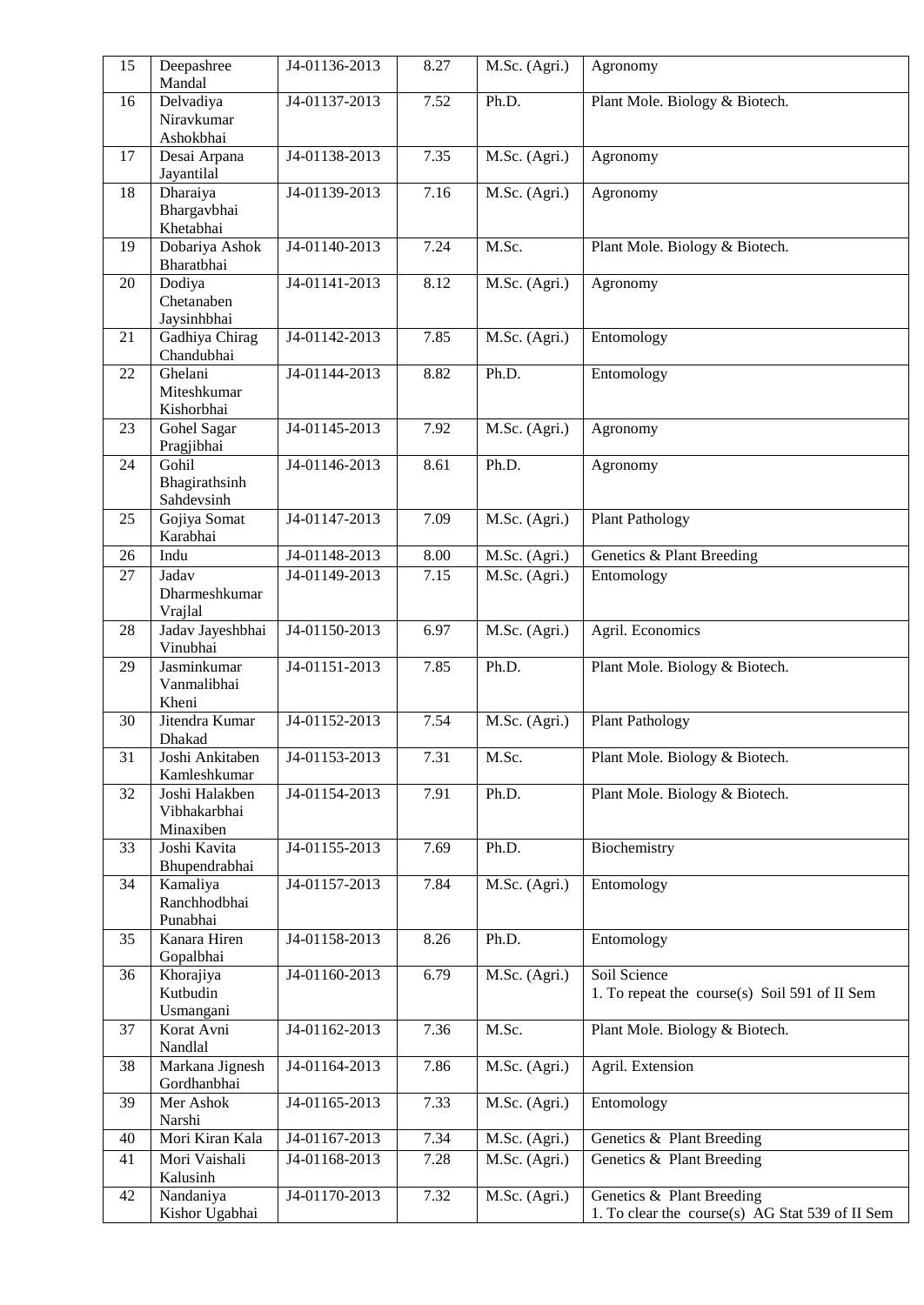| 43 | Omede Ugbede<br>David                 | J4-01171-2013 | 7.16 | M.Sc. (Agri.) | <b>Agricultural Extension</b>                                                                                                                                                                                                                    |
|----|---------------------------------------|---------------|------|---------------|--------------------------------------------------------------------------------------------------------------------------------------------------------------------------------------------------------------------------------------------------|
| 44 | Pamu Swetha                           | J4-01172-2013 | 7.60 | M.Sc. (Agri.) | Soil Science                                                                                                                                                                                                                                     |
| 45 | Pansuriya<br>Kalpesh<br>Ravjibhai     | J4-01173-2013 | 7.20 | M.Sc. (Agri.) | Biochemistry                                                                                                                                                                                                                                     |
| 46 | Parekh<br>Kiritkumar<br>Manilal       | J4-01174-2013 | 7.15 | M.Sc. (Agri.) | Entomology                                                                                                                                                                                                                                       |
| 47 | Patel Jaykumar<br>Viththalbhai        | J4-01175-2013 | 6.98 | Ph.D.         | <b>Agricultural Extension</b>                                                                                                                                                                                                                    |
| 48 | Polara Amit<br>Mansukhbhai            | J4-01176-2013 | 7.35 | Ph.D.         | Agronomy                                                                                                                                                                                                                                         |
| 49 | Ramani Pratik<br>Sureshbhai           | J4-01178-2013 | 8.53 | M.Sc. (Agri.) | Genetics & Plant Breeding                                                                                                                                                                                                                        |
| 50 | Ranpariya<br>Kajalben<br>Bharatbhai   | J4-01179-2013 | 8.13 | M.Sc. (Agri.) | Soil Science                                                                                                                                                                                                                                     |
| 51 | Rathod<br>Jyotikaben<br>Gandalal      | J4-01180-2013 | 7.08 | M.Sc. (Agri.) | Agril. Extension                                                                                                                                                                                                                                 |
| 52 | Rathod<br>Vijaykumar<br>Gobarbhai     | J4-01181-2013 | 6.92 | M.Sc. (Agri.) | Agril. Economics                                                                                                                                                                                                                                 |
| 53 | Rathod Virajben<br>Bharatbhai         | J4-01182-2013 | 7.23 | Ph.D.         | Genetics & Plant Breeding                                                                                                                                                                                                                        |
| 54 | Raval<br>Sacheenkumar<br>Shireeshbhai | J4-01183-2013 | 7.62 | Ph.D.         | Biochemistry                                                                                                                                                                                                                                     |
| 55 | Rucha<br>Rajendrakumar<br>Patel       | J4-01184-2013 | 6.93 | M.Sc.         | Plant Mole. Biology & Biotech.                                                                                                                                                                                                                   |
| 56 | Rukesh Pramod<br>K.N.                 | J4-01185-2013 | 7.41 | M.Sc. (Agri.) | Entomology                                                                                                                                                                                                                                       |
| 57 | Sangada<br>Bhishman<br>Jashvantbhai   | J4-01186-2013 | 7.41 | M.Sc. (Agri.) | <b>Agricultural Extension</b>                                                                                                                                                                                                                    |
| 58 | Sanghani<br>Jayeshkumar<br>Maganlal   | J4-01187-2013 | 7.19 | Ph.D.         | Plant Mole. Biology & Biotech.<br>1. To clear the course(s) AG. Stat 535 of<br>III Sem                                                                                                                                                           |
| 59 | Sardhara<br>Mayurkumar<br>Jayantilal  | J4-01188-2013 | 6.99 | M.Sc. (Agri.) | <b>Plant Pathology</b>                                                                                                                                                                                                                           |
| 60 | Satyendra Singh<br>Raghuwanshi        | J4-01189-2013 | 7.93 | M.Sc. (Agri.) | Genetics & Plant Breeding                                                                                                                                                                                                                        |
| 61 | Savaliya Vishal<br>Arvindbhai         | J4-01190-2013 | 8.30 | M.Sc. (Agri.) | <b>Plant Pathology</b>                                                                                                                                                                                                                           |
| 62 | Shah Siddhi<br>Hitendrakumar          | J4-01191-2013 | 6.81 | M.Sc. (Agri.) | Genetics & Plant Breeding                                                                                                                                                                                                                        |
| 63 | Shakti Singh<br>Bhati                 | J4-01192-2013 | 8.17 | M.Sc. (Agri.) | Genetics & Plant Breeding                                                                                                                                                                                                                        |
| 64 | Shalini Kumari                        | J4-01193-2013 | 7.47 | M.Sc. (Agri.) | Soil Science                                                                                                                                                                                                                                     |
| 65 | Solanki Dharmik<br>Ratilal            | J4-01194-2013 | 6.10 | M.Sc. (Agri.) | Soil Science<br>1. On academic probation as per P.G. Rule<br>No.37.2<br>2. To clear the course(s) AG Stat 535 of<br>I Sem. by III trial<br>3. To clear the course(s) SOILS.501 of<br>II Sem<br>4. To clear the course(s) SOILS.502 of<br>III Sem |
| 66 | Solanki Harpal<br>Vajubhai            | J4-01195-2013 | 7.42 | Ph.D.         | Genetics & Plant Breeding                                                                                                                                                                                                                        |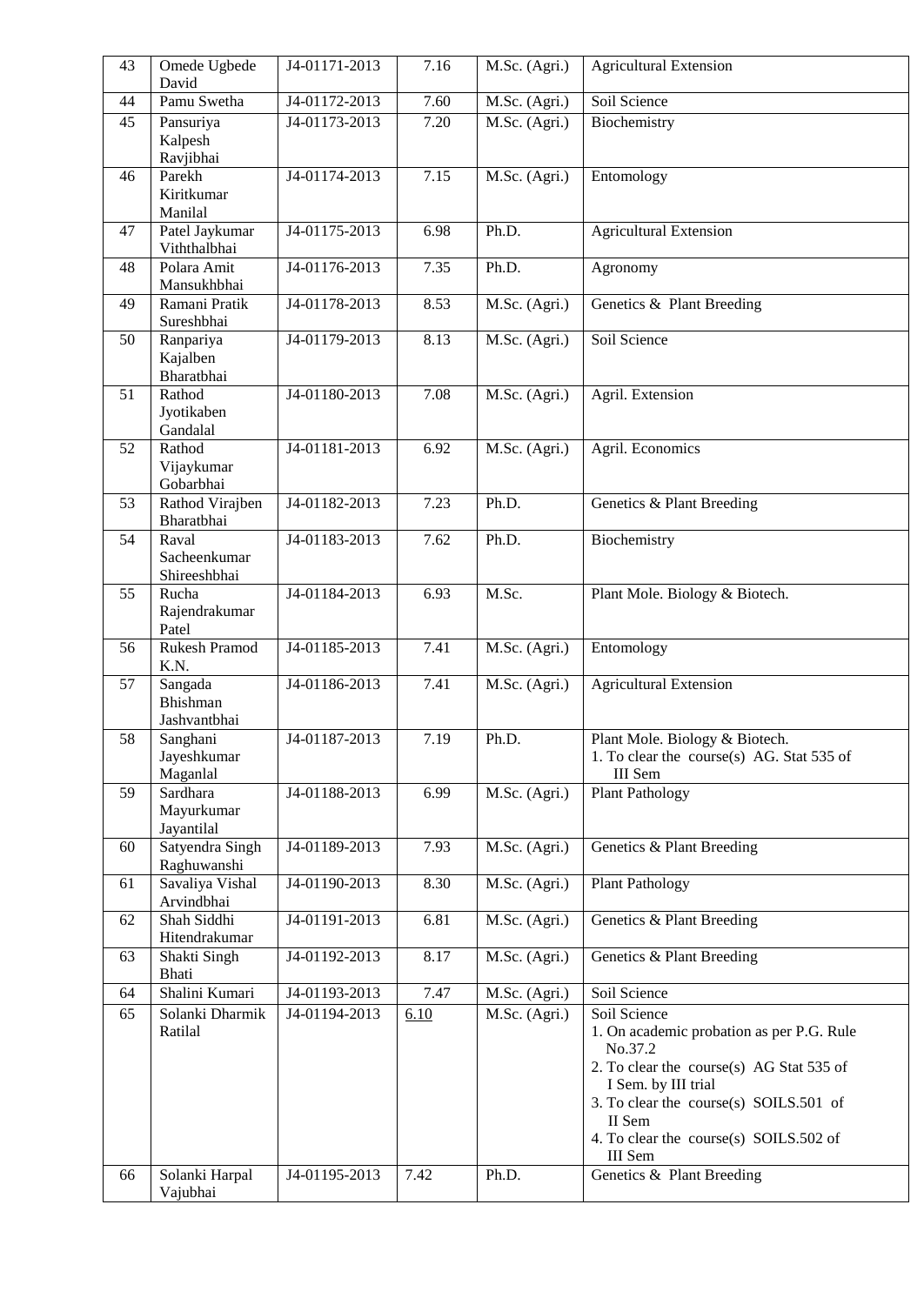| 67                  | Thumber                               | J4-01196-2013              | 7.71 | M.Sc. (Agri.) | Agronomy                       |
|---------------------|---------------------------------------|----------------------------|------|---------------|--------------------------------|
|                     | Bhargav                               |                            |      |               |                                |
|                     | Rameshbhai<br>Ukani                   |                            | 7.49 |               |                                |
| 68                  | Jatinkumar<br>Dhirajlal               | J4-01197-2013              |      | M.Sc. (Agri.) | Seed Science & Technology      |
| 69                  | Ukani Piyush<br>Kantilal              | J4-01198-2013              | 7.07 | M.Sc. (Agri.) | Biochemistry                   |
| 70                  | Vaghela<br>Tusharkumar                | J4-01199-2013              | 7.02 | M.Sc. (Agri.) | Agronomy                       |
| 71                  | Dhirubhai<br>Vaja Komalben            | J4-01200-2013              | 7.74 | Ph.D.         | Plant Mole. Biology & Biotech. |
|                     | Narottambhai                          |                            |      |               |                                |
| 72                  | Varasani Jaydeep<br>Vallabhbhai       | J4-01202-2013              | 7.39 | Ph.D.         | <b>Agricultural Economics</b>  |
| 73                  | Vavdiya<br>Pareshkumar                | J4-01203-2013              | 7.61 | Ph.D.         | Genetics & Plant Breeding      |
|                     | Amarshibhai                           |                            |      |               |                                |
|                     | <b>FIFTH SEMESTER</b>                 | J4-01014-2012              | 7.88 | Ph.D.         |                                |
| 1<br>$\overline{2}$ | Abhay Kumar<br>Anatala                |                            |      |               | Plant Mole. Biology & Biotech. |
|                     | Tusharkumar<br>Jasmatbhai             | J4-01016-2012              | 7.06 | Ph.D.         | Plant Mole. Biology & Biotech. |
| 3                   | Babariya Chirag<br>Ashokbhai          | J4-01020-2012              | 8.16 | Ph.D.         | Genetics & Plant Breeding      |
| $\overline{4}$      | Bhadania<br>Roshani<br>Ashwinbhai     | J4-01021-2012              | 7.18 | Ph.D.         | Plant Mole. Biology & Biotech. |
| 5                   | Bhalani Hiren<br>Narsinhbhai          | J4-01022-2012              | 7.41 | Ph.D.         | Plant Mole. Biology & Biotech. |
| 6                   | Bhimani Rahul<br>Dilipbhai            | J4-01023-2012              | 8.17 | M.Sc.         | Plant Mole. Biology & Biotech. |
| $\tau$              | Chhodavadia<br>Sunilkumar<br>Kalubhai | J4-01024-2012              | 7.98 | Ph.D.         | Agronomy                       |
| $8\,$               | Chirag<br>Vallabhbhai Patel           | J4-01025-2012              | 8.11 | M.Sc.         | Biochemistry                   |
| 9                   | Deshmukh Girish<br>Pundlikrao         | J4-01027-2012              | 7.38 | Ph.D.         | <b>Agricultural Extension</b>  |
| 10                  | Deshmukh<br>Shubham<br>Babanrao       | J4-01028-2012              | 7.38 | Ph.D.         | Biochemistry                   |
| 11                  | Domadiya Rinkal<br>Kishorbhai         | $\overline{J4-0103}1-2012$ | 7.77 | Ph.D.         | Plant Mole. Biology & Biotech. |
| 12                  | Gajera Hitesh<br>Parsotambhai         | J4-01036-2012              | 7.85 | M.Sc.         | Plant Mole. Biology & Biotech. |
| 13                  | Hirpara Darshna<br>Gordhanbhai        | J4-01039-2012              | 8.51 | M.Sc.         | Plant Mole. Biology & Biotech. |
| 14                  | Kamble Bhimrao<br>Ganpati             | J4-01045-2012              | 6.85 | Ph.D.         | <b>Plant Physiology</b>        |
| 15                  | Kapadiya<br>Iteshkumar<br>Bhupatbhai  | J4-01046-2012              | 7.59 | Ph.D.         | <b>Plant Pathology</b>         |
| 16                  | Karad Kiritkumar<br>Dhanjibhai        | J4-01048-2012              | 7.99 | M.Sc.         | Plant Mole. Biology & Biotech. |
| 17                  | Misal Nitin<br>Baban                  | J4-01056-2012              | 7.69 | Ph.D.         | Soil Science                   |
| 18                  | Mori Disha<br>Sharadbhai              | J4-01057-2012              | 7.51 | M.Sc.         | Biochemistry                   |
| 19                  | Neelambari                            | J4-01060-2012              | 8.18 | M.Sc.         | <b>Plant Physiology</b>        |
| 20                  | Parmar Hardik<br>Devshi               | J4-01062-2012              | 6.87 | M.Sc.         | Plant Mole. Biology & Biotech. |
| 21                  | Parmar Suhani<br>Bhanubhai            | J4-01063-2012              | 6.96 | M.Sc.         | Plant Mole. Biology & Biotech. |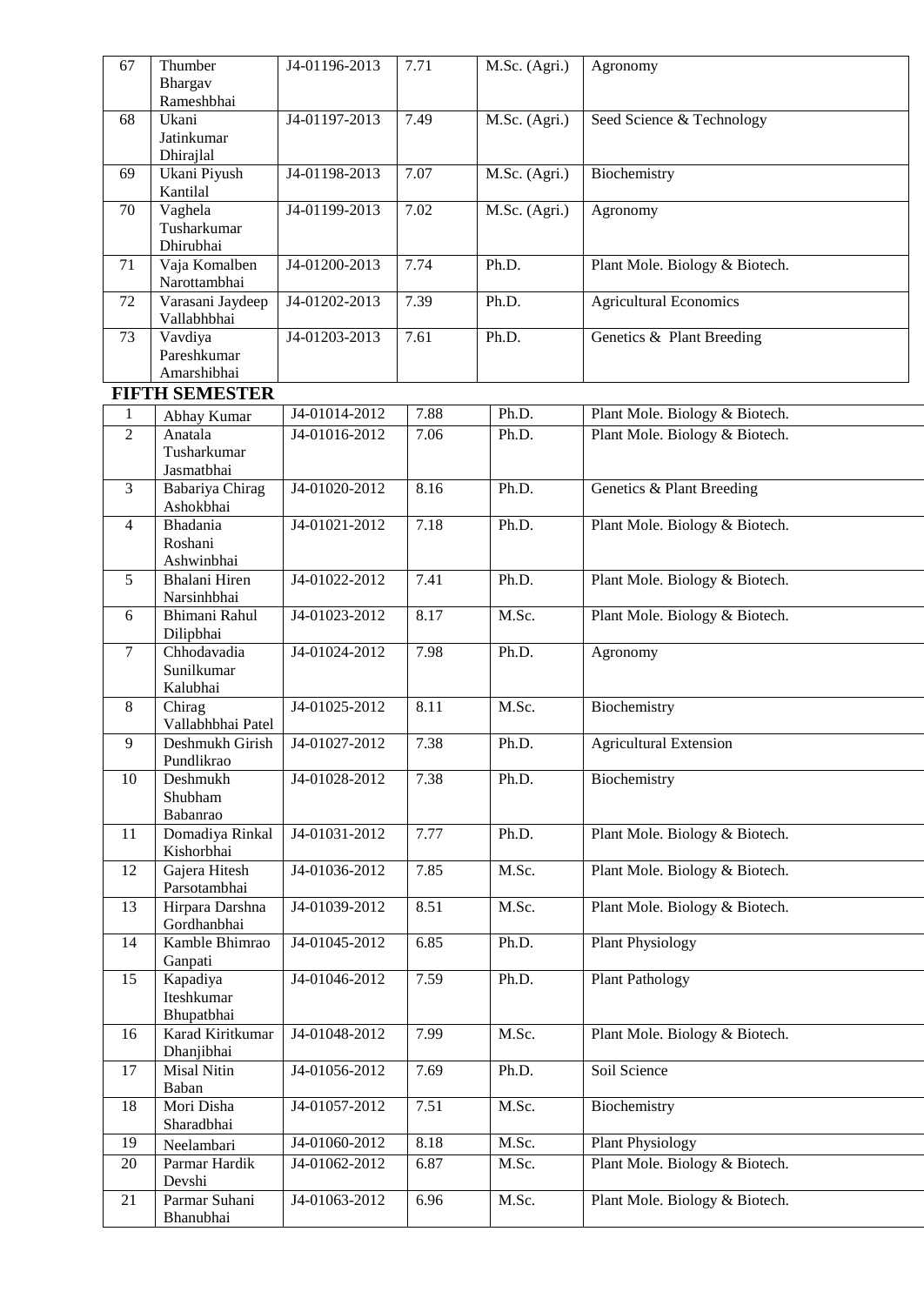| 22 | Patil Abhinandan        | J4-01067-2012 | 8.26 |       | Ph.D. | Genetics & Plant Breeding      |  |
|----|-------------------------|---------------|------|-------|-------|--------------------------------|--|
|    | Surgonda                |               |      |       |       |                                |  |
| 23 | Rathod                  | J4-01073-2012 | 7.58 |       | M.Sc. | Plant Mole. Biology & Biotech. |  |
|    | Ravikumar               |               |      |       |       |                                |  |
|    | Rameshbhai              |               |      |       |       |                                |  |
| 24 | Salunke Mahesh          | J4-01077-2012 | 6.70 |       | Ph.D. | Genetics & Plant Breeding      |  |
|    | Dilip                   |               |      |       |       |                                |  |
| 25 | Sapovadiya              | J4-01079-2012 | 8.28 |       | Ph.D. | Genetics & Plant Breeding      |  |
|    | Manishkumar             |               |      |       |       |                                |  |
|    | Harilal                 |               |      |       |       |                                |  |
| 26 | Siddhapara              | J4-01081-2012 | 7.61 |       | Ph.D. | Entomology                     |  |
|    | Mukesh                  |               |      |       |       |                                |  |
|    | Ramjibhai               |               |      |       |       |                                |  |
| 27 | Sujit Kumar             | J4-01084-2012 | 7.94 |       | Ph.D. | Biochemistry                   |  |
|    | Bishi                   |               |      |       |       |                                |  |
| 28 | Vaja                    | J4-01088-2012 | 7.86 |       | M.Sc. | Plant Mole. Biology & Biotech. |  |
|    | Vidushibahen            |               |      |       |       |                                |  |
|    | Narottambhai            |               |      |       |       |                                |  |
| 29 | Variya Mayur            | J4-01089-2012 | 6.84 |       | Ph.D. | Entomology                     |  |
|    | Vishnubhai              |               |      |       |       |                                |  |
| 30 | Yashwant Kumar          | J4-01093-2012 | 7.45 |       | M.Sc. | Biochemistry                   |  |
|    | <b>SEVENTH SEMESTER</b> |               |      |       |       |                                |  |
| 1  | Akbari                  | J4-00794-2011 | 7.72 | Ph.D. |       | Plant Mole. Biology & Biotech. |  |
|    | Disheeta                |               |      |       |       |                                |  |
|    | Laljibhai               |               |      |       |       |                                |  |

-sd-

No. JAU / REG / EXAM / T-1 / 1012-14/ 2015 **REGISTRAR** Date : 07/03/2015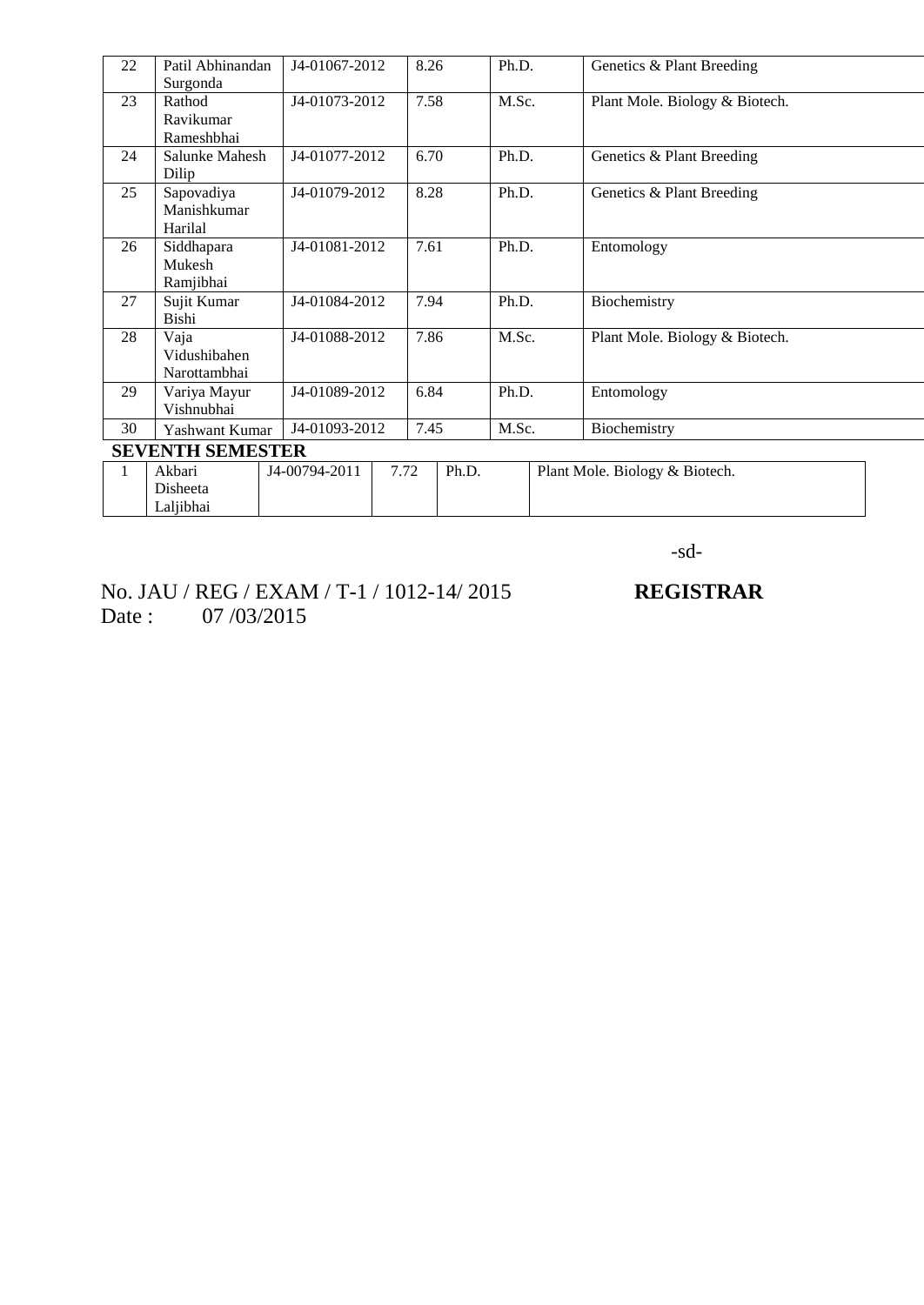

# **JUNAGADH AGRICULTURAL UNIVERSITY, JUNAGADH FACULTY OF POST GRADUATE STUDIES**

# **NOTIFICATION OF RESULT**

The result of FIRST, **FIFTH, SIX & SEVENTH** semester of Agri./Horti. **Ph.D. (Inservice)** degree course examination conducted by the Junagadh Agricultural University in the month of **DECEMBER-2014** at College of Agriculture, J A U, Junagadh is declared as under.

| <b>Seat</b><br>No. |                                           | <b>Registration</b><br><b>Number</b> | <b>CGPA</b><br>obtained<br>(10.00)<br><b>basis</b> | <b>Degree</b> | <b>Major subject / Remarks</b>         |
|--------------------|-------------------------------------------|--------------------------------------|----------------------------------------------------|---------------|----------------------------------------|
|                    | <b>FIRST SEMESTER</b>                     |                                      |                                                    |               |                                        |
| 1                  | Barad Hitesh Ranabhai                     | J4-01440-2014                        | 7.56                                               | Ph.D.         | Genetics & Plant Breeding              |
| $\overline{2}$     | Hadiya Ankur Mohanlal                     | J4-01441-2014                        | 6.40                                               | Ph.D.         | Genetics & Plant Breeding              |
| 3                  | Paghdar Sanjaykumar<br>Fulabhai           | J4-01442-2014                        | 0.00                                               | Ph.D.         | Agronomy<br><b>Registration Cancel</b> |
| $\overline{4}$     | Parakhia Manojkumar<br>Vallabhbhai        | J4-01443-2014                        | 0.00                                               | Ph.D.         | Plant Mole Bio.& Biotechnology         |
| 5                  | Parmar Rajeshkumar<br>Mansukhlal          | J4-01444-2014                        | 6.76                                               | Ph.D.         | Soil Science                           |
| 6                  | Parmar Rakeshkumar<br>Sadabhai            | J4-01445-2014                        | 8.07                                               | Ph.D.         | Genetics & Plant Breeding              |
| $\tau$             | Sapara Gangarambhai<br>Karsanbhai         | J4-01446-2014                        | 7.82                                               | Ph.D.         | Genetics & Plant Breeding              |
| 8                  | Tavethiya Bhaveshkumar<br>Hirjibhai       | J4-01447-2014                        | 7.33                                               | Ph.D.         | Agril. Extension                       |
| 9                  | Vyas Umeshkumar<br>Maheshbhai             | J4-01448-2014                        | 7.69                                               | Ph.D.         | <b>Plant Pathology</b>                 |
|                    | <b>FIFTH SEMESTER</b>                     |                                      |                                                    |               |                                        |
| $\mathbf{1}$       | Raval Lataben<br>Jayeshtharam             | J4-01108-2012                        | 8.11                                               | Ph.D.         | Genetics & Plant Breeding              |
| 2                  | Tara Chand Poonia                         | J4-01109-2012                        | 7.53                                               | Ph.D.         | Agronomy                               |
|                    | <b>SIX SEMESTER</b>                       |                                      |                                                    |               |                                        |
| $\mathbf{1}$       | Bariya Minaxiben<br>Kanjibhai             | J4-00967-2011                        | 7.72                                               | Ph.D.         | <b>Agricultural Extension</b>          |
|                    | <b>SEVENTH SEMESTER</b>                   |                                      |                                                    |               |                                        |
| 1                  | Bharadiya Anilkumar<br>Meram              | J4-00877-2011                        | 7.41                                               | Ph.D.         | Entomology                             |
| $\mathfrak{D}$     | <b>Bhuva Hasmukh</b><br>Mansukhlal        | J4-00878-2011                        | 7.49                                               | Ph.D.         | Agronomy                               |
| 3                  | Chhodavadia<br>Harshadbhai<br>Chhaganbhai | J4-00879-2011                        | 6.93                                               | Ph.D.         | <b>Agricultural Extension</b>          |
| $\overline{4}$     | Ghelani Yogeshkumar<br>Haribhai           | J4-00880-2011                        | 8.69                                               | Ph.D.         | Entomology                             |
| 5                  | Gohil Pareshkumar<br>Jayantilal           | J4-00881-2011                        | 7.56                                               | Ph.D.         | Agronomy                               |
| 6                  | Jadeja Mahavirsinh<br>Kishorsinh          | J4-00882-2011                        | 7.30                                               | Ph.D.         | <b>Agricultural Extension</b>          |
| $\tau$             | Vadher Rameshkumar<br>Babubhai            | J4-00883-2011                        | 7.37                                               | Ph.D.         | Entomology                             |
| 8                  | Valu Manu Govindbhai                      | J4-00884-2011                        | 7.94                                               | Ph.D.         | Genetics & Plant Breeding              |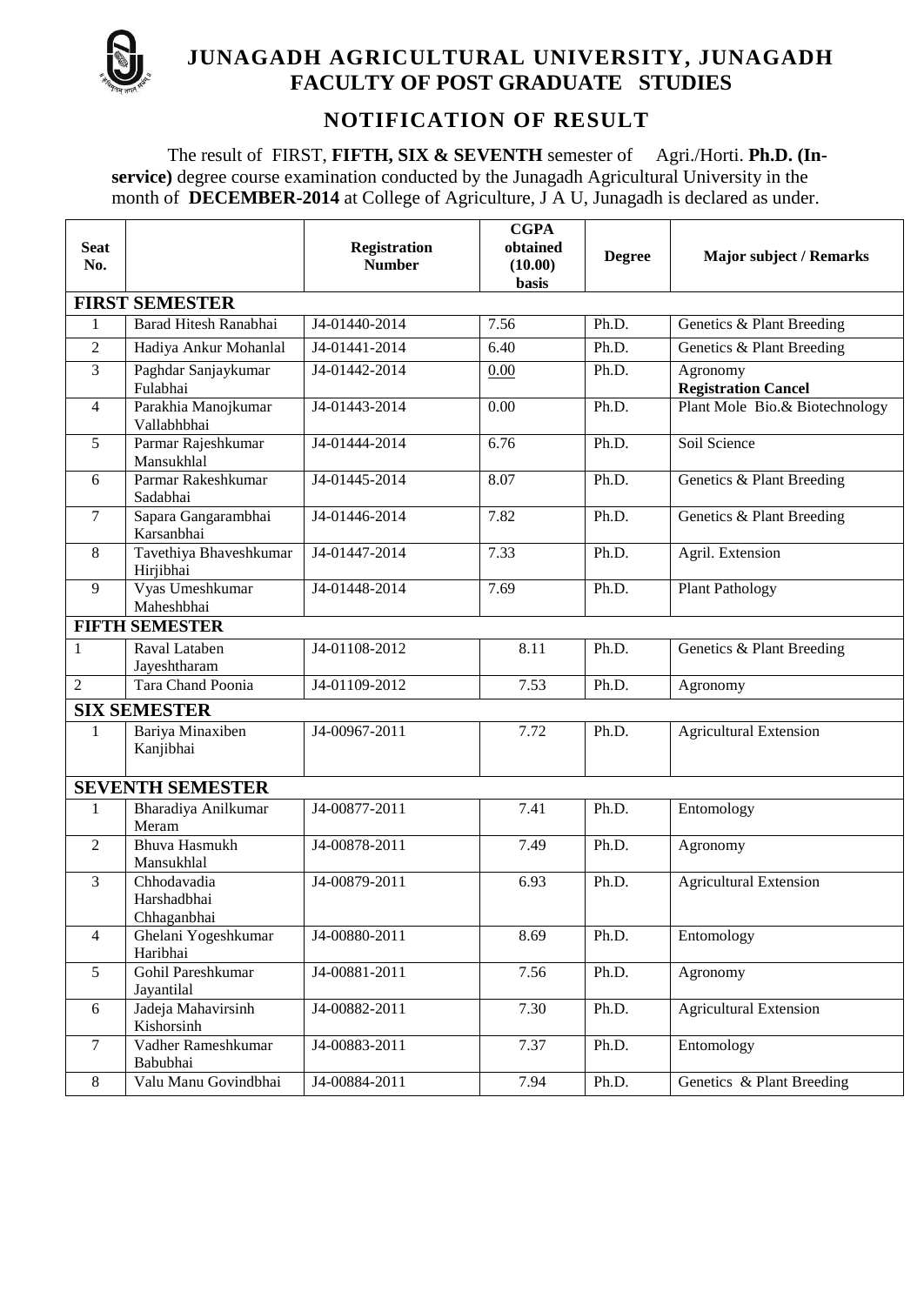### **HORTICULTURE**

| <b>FIFTH SEMESTER</b>   |               |      |       |                                            |
|-------------------------|---------------|------|-------|--------------------------------------------|
| Chitroda Rajubhai       | J4-01107-2012 | 6.85 | Ph.D. | <b>Fruit Science</b>                       |
| Laljibhai               |               |      |       | 1. To clear the course(s) $\text{FSC}.691$ |
|                         |               |      |       | of V Sem                                   |
| <b>SEVENTH SEMESTER</b> |               |      |       |                                            |
| Kanzaria Dilipkumar     | J4-00885-2011 | 7.85 | Ph.D. | <b>Fruit Science</b>                       |
| Ravji                   |               |      |       |                                            |
|                         |               |      |       |                                            |

-sd-

No. JAU / REG / EXAM / T-1 / 1015-17/ 2015 **REGISTRAR** Date : 07/03/2015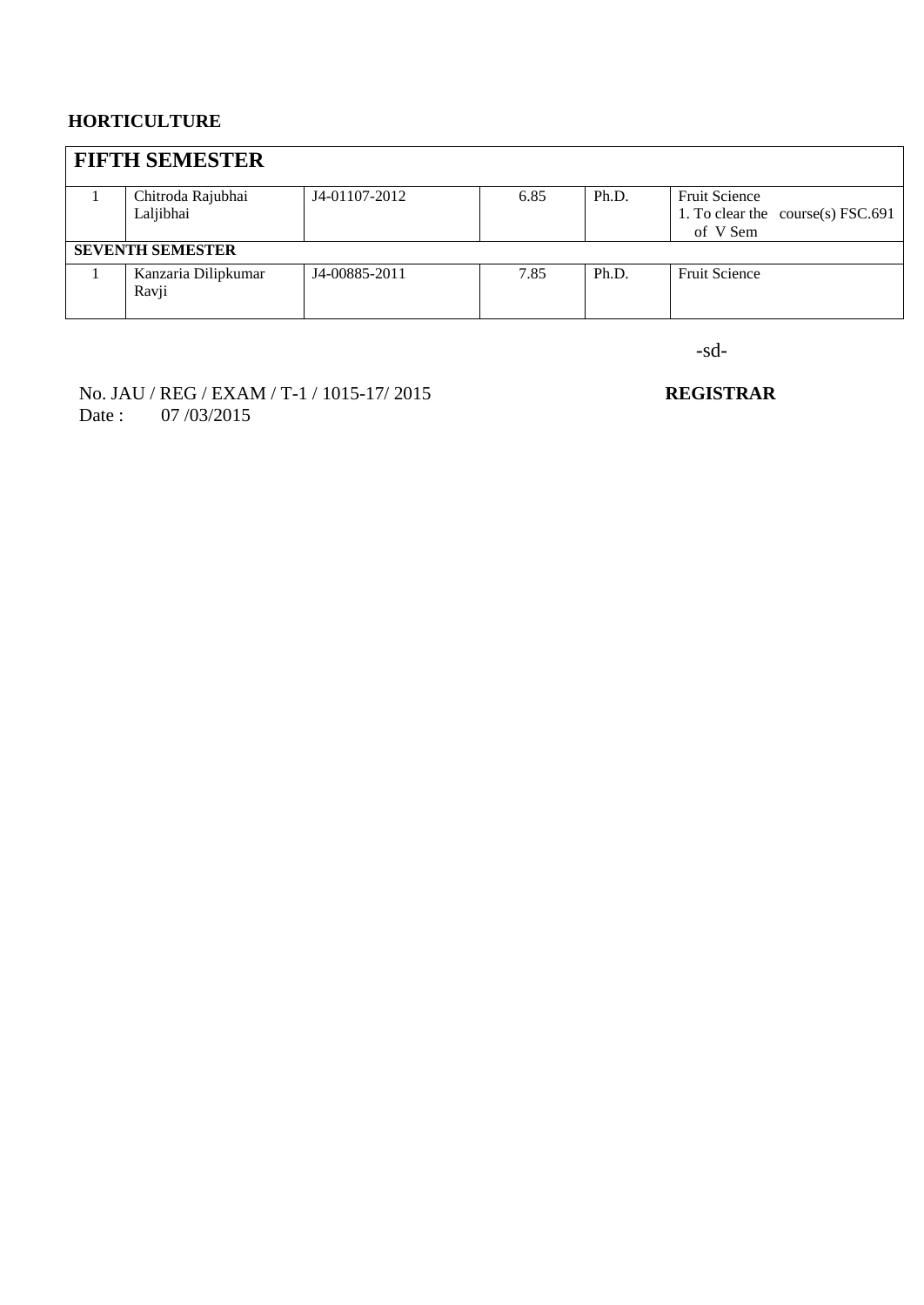

**JUNAGADH AGRICULTURAL UNIVERSITY, JUNAGADH FACULTY OF POST GRADUATE STUDIES** 

## **NOTIFICATION OF RESULT**

The result of **FIRST , THIRD & FIFTH semester** of **M. Sc. (Horti.) / Ph.D. (Fresh)**  degree course examination conducted by the Junagadh Agricultural University in the month of **DEEMBER-2014** at College of Agriculture, J A U, Junagadh is declared as under.

| <b>Sea</b>     |                                  | <b>Registration</b> | <b>CGPA</b>  | <b>Degree</b> | <b>Major subject</b>                                 |
|----------------|----------------------------------|---------------------|--------------|---------------|------------------------------------------------------|
| t              |                                  | <b>Number</b>       | obtained     |               | / Remarks                                            |
| No.            |                                  |                     | (10.00)      |               |                                                      |
|                |                                  |                     | <b>basis</b> |               |                                                      |
|                | <b>FIRST SEMESTER</b>            |                     |              |               |                                                      |
| $\mathbf{1}$   | Adla Sunulkumar                  | J4-01449-2014       | 7.18         | M.Sc.(Horti.) | Floriculture & Land Scape                            |
|                |                                  |                     |              |               | Architecture                                         |
| $\overline{2}$ | Adroja Hardik                    | J4-01450-2014       | 0.00         | M.Sc.(Horti.) | Floriculture & Land Scape                            |
|                | Laxmanbhai                       |                     |              |               | Architecture                                         |
|                |                                  |                     |              |               | <b>Registration Cancel</b>                           |
| 3              | Ajay Kumar Karna                 | J4-01451-2014       | 7.48         | M.Sc.(Horti.) | Fruit Science                                        |
| $\overline{4}$ | Akula Venu                       | J4-01452-2014       | 5.95         | Ph.D.         | <b>Fruit Science</b>                                 |
|                |                                  |                     |              |               | 1. On academic probation as per P.G.<br>Rule No.37.2 |
|                |                                  |                     |              |               | 2. To clear the course(s) GP. 503 of I               |
|                |                                  |                     |              |               | Sem                                                  |
| 5              | Athuliya B. A.                   | J4-01453-2014       | 6.70         | M.Sc.(Horti.) | <b>Fruit Science</b>                                 |
|                |                                  |                     |              |               | 1. To clear the course(s) AG Stat 535                |
|                |                                  |                     |              |               | of I Sem                                             |
| 6              | <b>Bhad Mamtaben</b>             | J4-01454-2014       | 7.60         | M.Sc.(Horti.) | <b>Fruit Science</b>                                 |
|                | Dhirubhai                        |                     |              |               |                                                      |
| $\tau$         | Bhuva Sharadkumar                | J4-01455-2014       | 7.47         | Ph.D.         | <b>Fruit Science</b>                                 |
|                | Kishorbhai                       |                     |              |               |                                                      |
| 8              | Chaudhari Tejalben               | J4-01456-2014       | 6.77         | M.Sc.(Horti.) | <b>Fruit Science</b>                                 |
|                | Mukeshbhai<br>Chothani Ravikumar |                     | 7.15         |               | <b>Fruit Science</b>                                 |
| 9              | Vallabhbhai                      | J4-01457-2014       |              | M.Sc.(Horti.) |                                                      |
| 10             | Dalvadi Ankur                    | J4-01458-2014       | 6.03         | M.Sc.(Horti.) | <b>Fruit Science</b>                                 |
|                | Chandulal                        |                     |              |               | 1. On academic probation as per P.G.                 |
|                |                                  |                     |              |               | Rule No.37.2                                         |
|                |                                  |                     |              |               | 2. To clear the course(s) SOILS 502                  |
|                |                                  |                     |              |               | & AG Stat 535 of I Sem                               |
| 11             | Der Mayurkumar                   | J4-01459-2014       | 5.55         | M.Sc.(Horti.) | Fruit Science                                        |
|                | Lakhabhai                        |                     |              |               | 1. On academic probation as per P.G.                 |
|                |                                  |                     |              |               | Rule No.37.2                                         |
|                |                                  |                     |              |               | 2. To clear the course(s) SOILS 502                  |
| 12             | Dodiya Kalapi                    | J4-01460-2014       |              | M.Sc.(Horti.) | & AG Stat 535 of I Sem<br>Fruit Science              |
|                | Dadubhai                         |                     | 5.50         |               | 1. On academic probation as per P.G.                 |
|                |                                  |                     |              |               | Rule No.37.2                                         |
|                |                                  |                     |              |               | 2. To clear the course(s) SOILS 502                  |
|                |                                  |                     |              |               | & AG Stat 535 of I Sem                               |
| 13             | Elangaivendhan, A.               | J4-01461-2014       | 7.98         | M.Sc.(Horti.) | Floriculture & Land Scape                            |
|                |                                  |                     |              |               | Architecture                                         |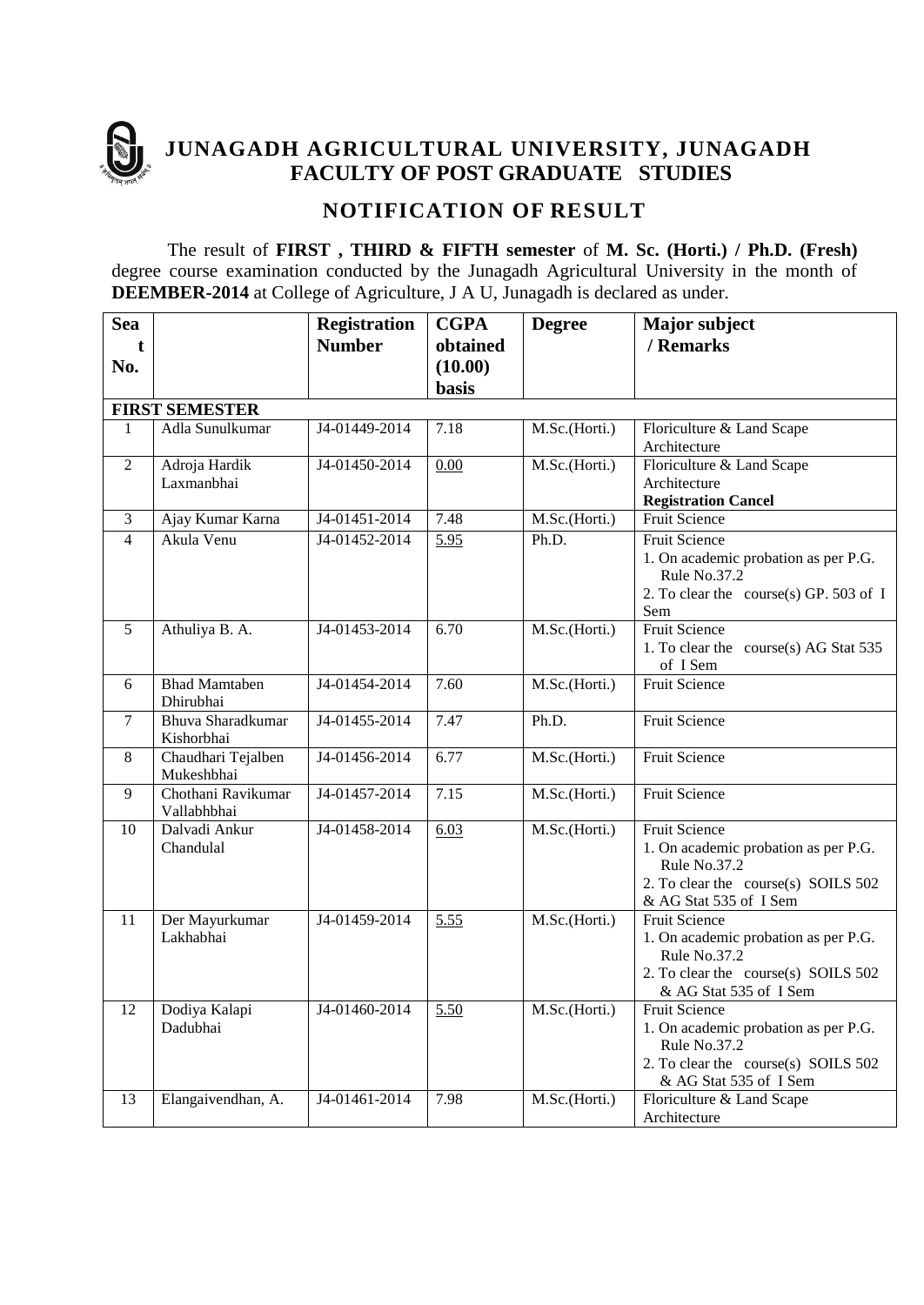| 14 | Goswami<br>Mayurgiri<br>Manigiri     | J4-01462-2014 | 7.61 | Ph.D.         | <b>Fruit Science</b>                                                                                                                                                  |
|----|--------------------------------------|---------------|------|---------------|-----------------------------------------------------------------------------------------------------------------------------------------------------------------------|
| 15 | Hadiya Vijay<br>Panchabhai           | J4-01463-2014 | 0.00 | Ph.D.         | <b>Fruit Science</b><br><b>Registration Cancel</b>                                                                                                                    |
| 16 | Mangroliya<br>Gunjan<br>Sureshbhai   | J4-01464-2014 | 6.93 | Ph.D.         | Floriculture & Land Scape Architecture                                                                                                                                |
| 17 | Pansuriya Pratik<br>Babulal          | J4-01465-2014 | 7.22 | Ph.D.         | Floriculture & Land Scape Architecture                                                                                                                                |
| 18 | Rustam                               | J4-01466-2014 | 4.73 | M.Sc.(Horti.) | <b>Fruit Science</b><br>1. On academic probation as per P.G.<br>Rule No.37.2<br>2. To clear the course(s) SOILS 502,<br><b>SOILS 513</b><br>& AG Stat 535 of<br>I Sem |
| 19 | Savaliya<br>Rohitkumar<br>Rameshbhai | J4-01467-2014 | 6.13 | M.Sc.(Horti.) | Floriculture & Land Scape Architecture<br>1. On academic probation as per P.G.<br>Rule No.37.2<br>2. To clear the course(s) AG Stat 535<br>of I Sem                   |
| 20 | Thakor Kanubha<br>Ravajibhai         | J4-01468-2014 | 5.23 | M.Sc.(Horti.) | Floriculture & Land Scape Architecture<br>1. On academic probation as per P.G.<br>Rule No.37.2<br>2. To clear the course(s) Soil 502 $&$<br>AG Stat 535 of I Sem      |
| 21 | Thakor<br>Vipulsinh<br>Ramaji        | J4-01469-2014 | 5.13 | M.Sc.(Horti.) | Floriculture & Land Scape Architecture<br>1. On academic probation as per P.G.<br>Rule No.37.2<br>2. To clear the course(s) Soil 502 $\&$<br>AG Stat 535 of I Sem     |
| 22 | Trambadiya<br>Rajkumar<br>Dilipbhai  | J4-01470-2014 | 6.82 | M.Sc.(Horti.) | <b>Fruit Science</b>                                                                                                                                                  |

#### **THIRD SEMESTER**

| 1              | Aghera          | J4-01205-2013 | 7.48 | M.Sc.(Horti.) | Floriculture & Land Scape Architecture |
|----------------|-----------------|---------------|------|---------------|----------------------------------------|
|                | Samirkumar      |               |      |               |                                        |
|                | Rameshbhai      |               |      |               |                                        |
| 2              |                 | J4-01206-2013 | 7.21 | M.Sc.(Horti.) | Floriculture & Land Scape Architecture |
|                |                 |               |      |               | 1. To repeat the course(s) PGS 503 of  |
|                | Arjun Lal Regar |               |      |               | II Sem                                 |
| 3              | Baladha Rinkal  | J4-01208-2013 | 7.74 | M.Sc.(Horti.) | Floriculture & Land Scape Architecture |
|                | Fullabhai       |               |      |               |                                        |
| $\overline{4}$ | Baldaniya       | J4-01209-2013 | 7.36 | M.Sc.(Horti.) | <b>Fruit Science</b>                   |
|                | <b>Bharat</b>   |               |      |               |                                        |
|                | Dayabhai        |               |      |               |                                        |
| 5              | Chovatiya Viral | J4-01211-2013 | 7.17 | M.Sc.(Horti.) | <b>Fruit Science</b>                   |
|                | Mansukhbhai     |               |      |               |                                        |
| 6              | Jalandra        | J4-01212-2013 | 7.30 | M.Sc.(Horti.) | <b>Fruit Science</b>                   |
|                | Akashbhai       |               |      |               |                                        |
|                | Ranchhodbhai    |               |      |               |                                        |
| 7              | Jaya Kumari     | J4-01213-2013 | 7.89 | M.Sc.(Horti.) | Floriculture & Land Scape Architecture |
| 8              | Kava Khyatiben  | J4-01214-2013 | 7.94 | M.Sc.(Horti.) | Floriculture & Land Scape Architecture |
|                | Prafulbhai      |               |      |               |                                        |
| 9              | Maheta          | J4-01215-2013 | 7.18 | M.Sc.(Horti.) | Floriculture & Land Scape Architecture |
|                | Poojaben        |               |      |               |                                        |
|                | Vinodray        |               |      |               |                                        |
| 10             | Makhmale        | J4-01216-2013 | 7.15 | Ph.D.         | <b>Fruit Science</b>                   |
|                | Sandip Jijabhau |               |      |               |                                        |